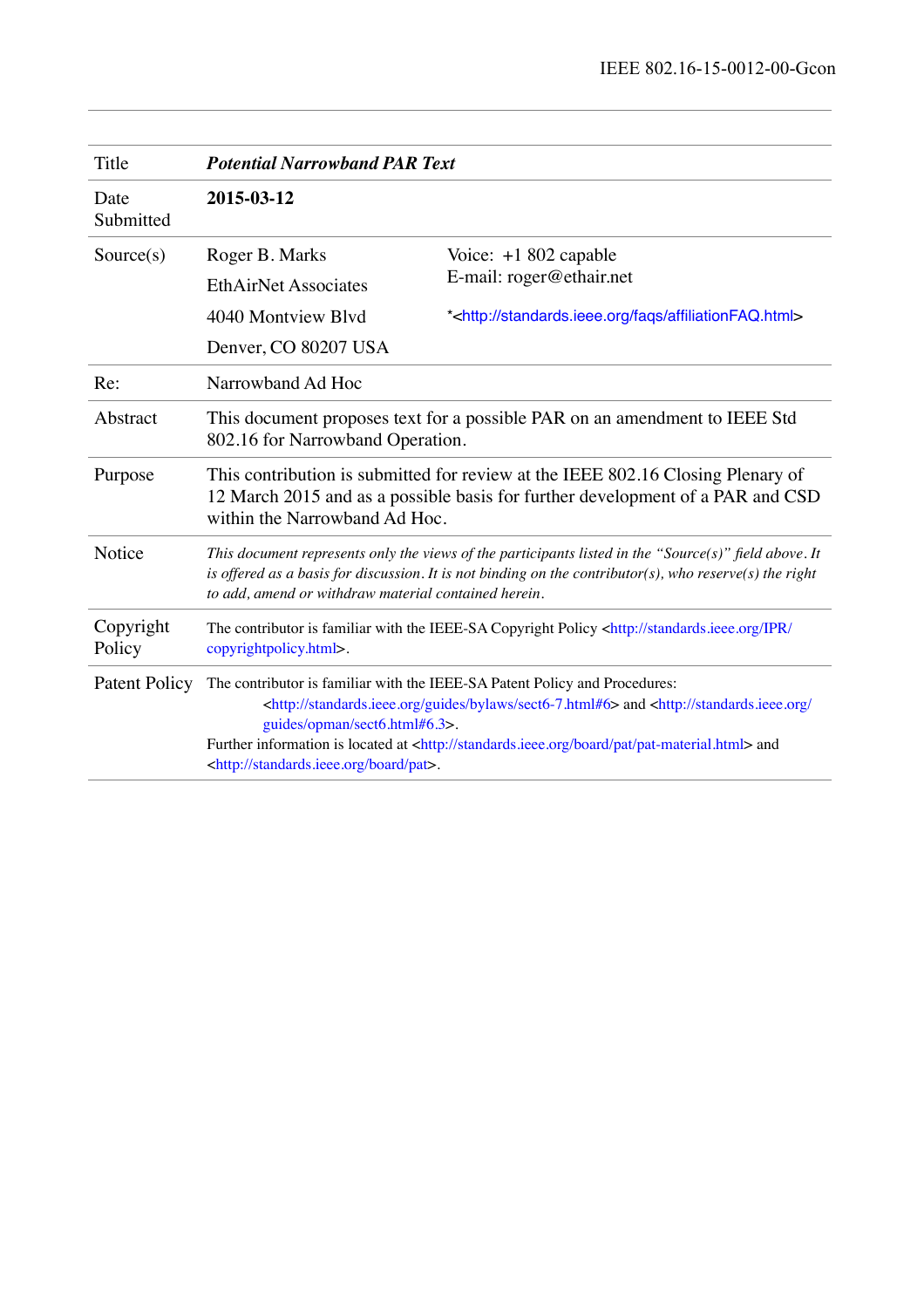## **P802.16s**

**Submitter Email:** [r.b.marks@ieee.org](mailto:r.b.marks%40ieee.org) **Type of Project:** Amendment to IEEE Standard 802.16-2012 **PAR Request Date:** 11-Mar-2015 **PAR Approval Date: PAR Expiration Date: Status:** Unapproved PAR, PAR for an Amendment to an existing IEEE Standard

**1.1 Project Number:** P802.16[tbd] **1.2 Type of Document:** Standard **1.3 Life Cycle:** Full Use

**2.1 Title:** Standard for Air Interface for Broadband Wireless Access Systems Amendment for Narrowband Operation

**3.1 Working Group:** Broadband Wireless Access Working Group (C/LM/WG802.16) **Contact Information for Working Group Chair Name:** Roger Marks **Email Address:** [r.b.marks@ieee.org](mailto:r.b.marks%40ieee.org) **Phone:** 1 802 capable **Contact Information for Working Group Vice-Chair Name:** Harry Bims **Email Address:** [harrybims@me.com](mailto:harrybims%40me.com) **Phone:** 650-283-4174

**3.2 Sponsoring Society and Committee:** IEEE Computer Society/LAN/MAN Standards Committee (C/LM)

**Contact Information for Sponsor Chair Name:** Paul Nikolich **Email Address:** [p.nikolich@ieee.org](mailto:p.nikolich%40ieee.org) **Phone:** 857.205.0050 **Contact Information for Standards Representative Name:** James Gilb **Email Address:** [gilb@ieee.org](mailto:gilb%40ieee.org) **Phone:** 858-229-4822

**3.3 Joint Sponsor:** IEEE Microwave Theory and Techniques Society/Standards Coordinating Committee (MTT/SCC) **Contact Information for Sponsor Chair Name:** Michael Janezic **Email Address:** [janezic@boulder.nist.gov](mailto:janezic%40boulder.nist.gov) **Phone:** 303-497-3656 **Contact Information for Standards Representative Name:** Michael Janezic **Email Address:** [janezic@boulder.nist.gov](mailto:janezic%40boulder.nist.gov) **Phone:** 303-497-3656 **4.1 Type of Ballot:** Individual

**4.2 Expected Date of submission of draft to the IEEE-SA for Initial Sponsor Ballot:** 03/2016 **4.3 Projected Completion Date for Submittal to RevCom:** 08/2016

**5.1 Approximate number of people expected to be actively involved in the development of this project:** 10

**5.2.a. Scope of the complete standard:** This standard specifies the air interface, including the medium access control layer (MAC) and physical layer (PHY), of combined fixed and mobile point-to-multipoint broadband wireless access (BWA) systems providing multiple services. The MAC is structured to support the WirelessMAN-SC, WirelessMAN-OFDM, and WirelessMAN-OFDMA PHY specifications, each suited to a particular operational environment.

**5.2.b. Scope of the project:** The project will specify parameters for WirelessMAN operation in channels narrower than 1.25 MHz.

## **5.3 Is the completion of this standard dependent upon the completion of another standard:** No